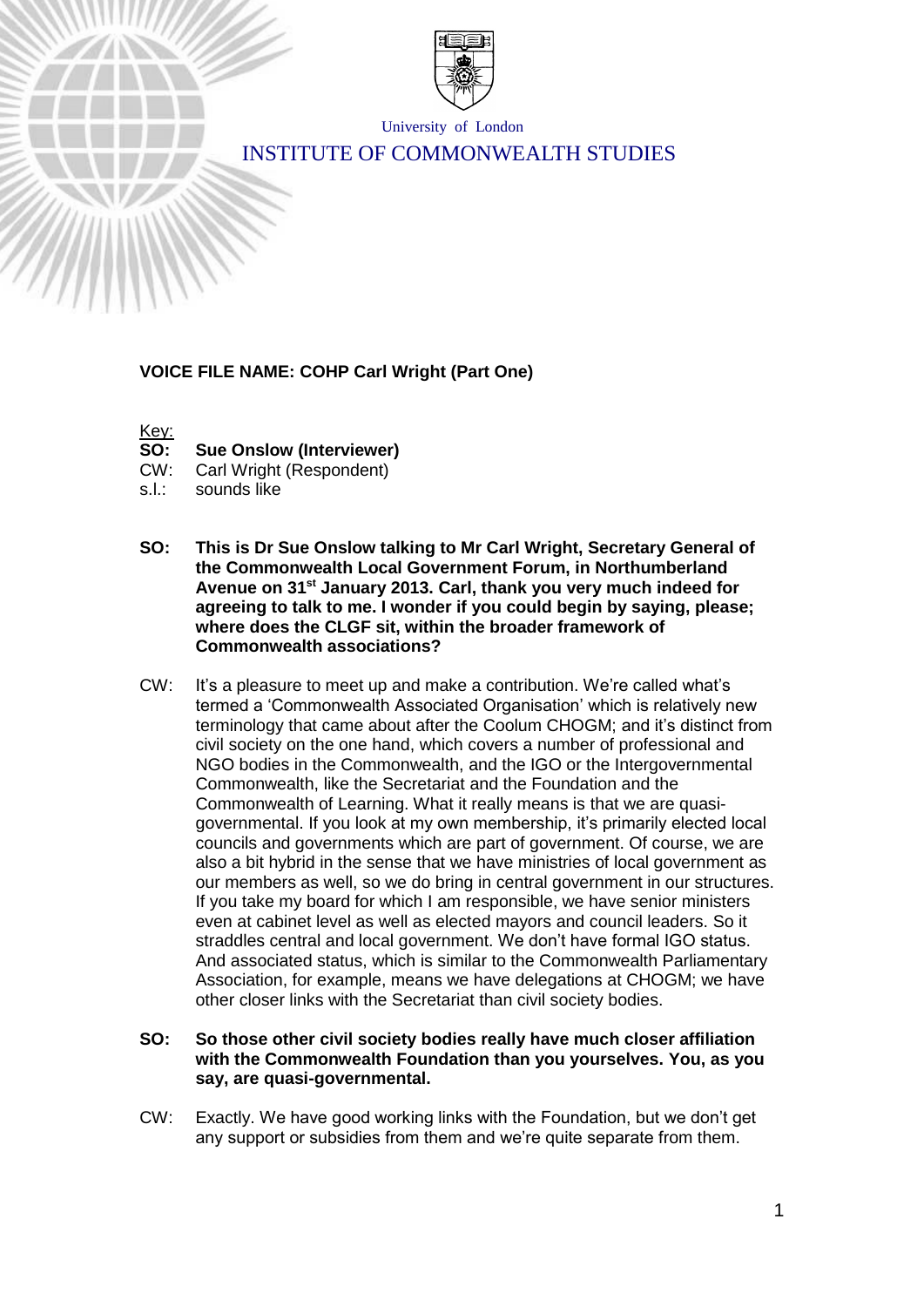# **SO: You say that this emerged at the Coolum CHOGM; were you part of a particular move to encourage this development?**

CW: Yes. We'd been lobbying it for quite a while. Since we were set up in 1995, which was after Auckland, and we got endorsement at the Auckland CHOGM, we had to readjust the civil society status and we've always had the view that we were different - not necessarily better or worse but just different in our structures and our functioning, being quasi-governmental. So we were lobbying for this for quite a while and we were pleased that it got some significant recognition after Coolum, although it's an on-going process and we're currently still trying to develop that status and relationship further.

# **SO: When you say 'we', obviously you're speaking of your particular forum but was there particular governmental backing for your project?**

CW: Yes, because as I mentioned we had ministers on our board, so there were some major Commonwealth countries, whether it's India or the UK at that time. So of course we did get some support from our central government members of the board.

# **SO: So this is not the classic 'ABC countries' within the Commonwealth initiative; this had a much broader input then at diplomatic level across the Commonwealth?**

CW: Absolutely. Like any Commonwealth body, I hope we reflect the modern Commonwealth which is very much multi-cultural and even the small states have a significant role in our structures.

# **SO: Were the small states particularly supportive of this initiative?**

CW: Well, I think you can't totally divorce it from things that happen outside the Commonwealth. We were part of a broader international movement. Maybe if I just put it into context: the major reason why we were set up back in the mid-90s was as a response to some developments which were beyond the Commonwealth. One was the whole move towards multiparty structures after the end of the Cold War and changes in Africa and elsewhere; and very closely linked to that is what's called 'public sector decentralisation', which really meant local empowerment and bringing things more down to grassroots, reflected in having multiparty local governments and also more decentralised power. We were part of that wider trend but obviously within a Commonwealth context.

### **SO: Yes. So I'm just wondering whether there were any particular countries, any particular leaders of countries who were significantly supportive of this particular initiative.**

CW: I think we certainly had strong support from some of our African members which we were very close to, with some of the newer members like South Africa in the early days. I would certainly say some of the Caribbean countries like Jamaica, but also we had good links with some of the ABC countries; Australia certainly was always very supportive. In fact the original funding for the organisation of course inevitably came from two of the richer countries, Canada and the UK, but it soon broadened out from that.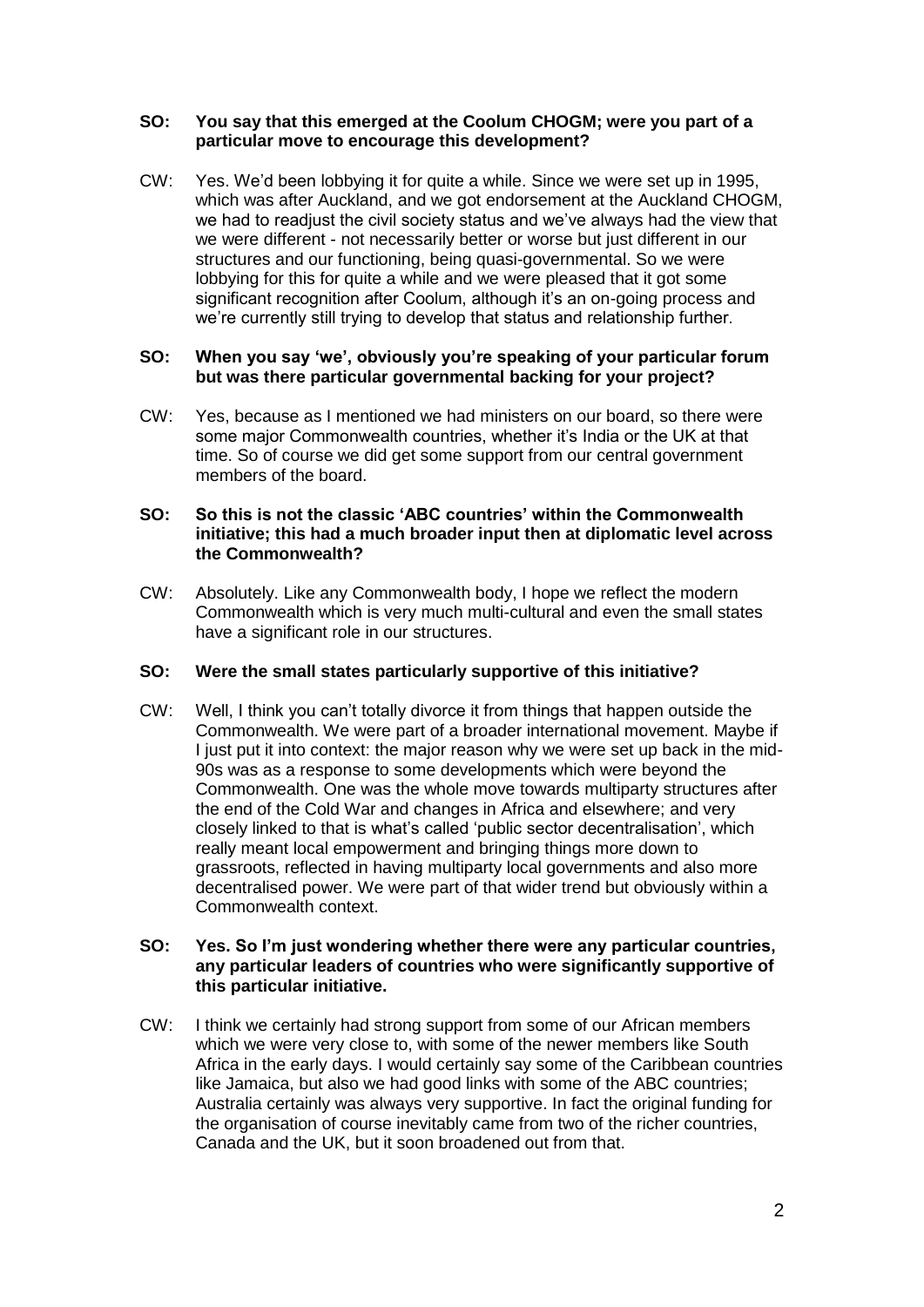# **SO: Was there any resistance; were there those who felt that this was in fact a digression from where the Commonwealth's energy and focus should be?**

CW: Oh, it took a lot of time and I think there still is resistance. It's by no means totally settled. I think the traditional diplomatic set and I worked at the Secretariat previously at diplomatic level. I think they were prone to be a bit nervous about other actors coming onto the stage and I'll include national governments within that. The foreign offices don't like their ministers of local government, which are our members, interfering in international affairs. So, I think it did take a lot of time for people to get used to the idea that there is a broader agenda than just the traditional diplomatic set.

# **SO: Yes. But do you now have delegation status at CHOGM so that it's not simply observer status; you have a degree of formal representation?**

CW: Yes. We can sit in, it doesn't go all the way, we can sit in at, for example, the meeting of the Foreign Ministers although there are some sensitive items which we are excluded from in the discussions. We don't participate in the actual CHOGM executive sessions but those are pretty restricted anyway. But the great thing is it gives us access as delegates to all the delegations, and we can circulate papers and have interactions with the people there. So, I think we'd like to see it develop further. For example, we've been arguing for the right to make a submission to the Foreign Ministers and report on our activities, which we currently don't do.

# **SO: I was about to ask you, are you allowed to make written and oral submissions to the Foreign Ministers?**

CW: Written, yes. Oral, there has been a precedent once but it's been a bit *ad hoc* so we're trying to make that a bit more of a regular feature in the future.

# **SO: You mentioned South Africa: how much has South Africa proved a test case for you?**

CW: It was always very important for us and one reason that it was important is that South Africa, when it got its freedom in '94, leapfrogged a lot of democratic models. One of the areas which really emerged very strong, certainly in the African context, was local democracy and local government decentralisation. They're able to go forward to quite a progressive model, and we did advise them a little bit at the time of that transition. For example, in their constitution I believe they refer to 'spheres of government' which is a totally different concept from the traditional levels of government. You have a level of local or provincial and central government which implies hierarchy and one being more important than another, whereas the concept of 'spheres' implies that each sphere of government, whether local, provincial or central has its own areas of responsibility. Central government might have responsibility for foreign affairs and trade, but local government might have responsibility for health, sanitation and other key issues, although there's obviously always some overlap.

# **SO: So you were providing advice on drafting of documents?**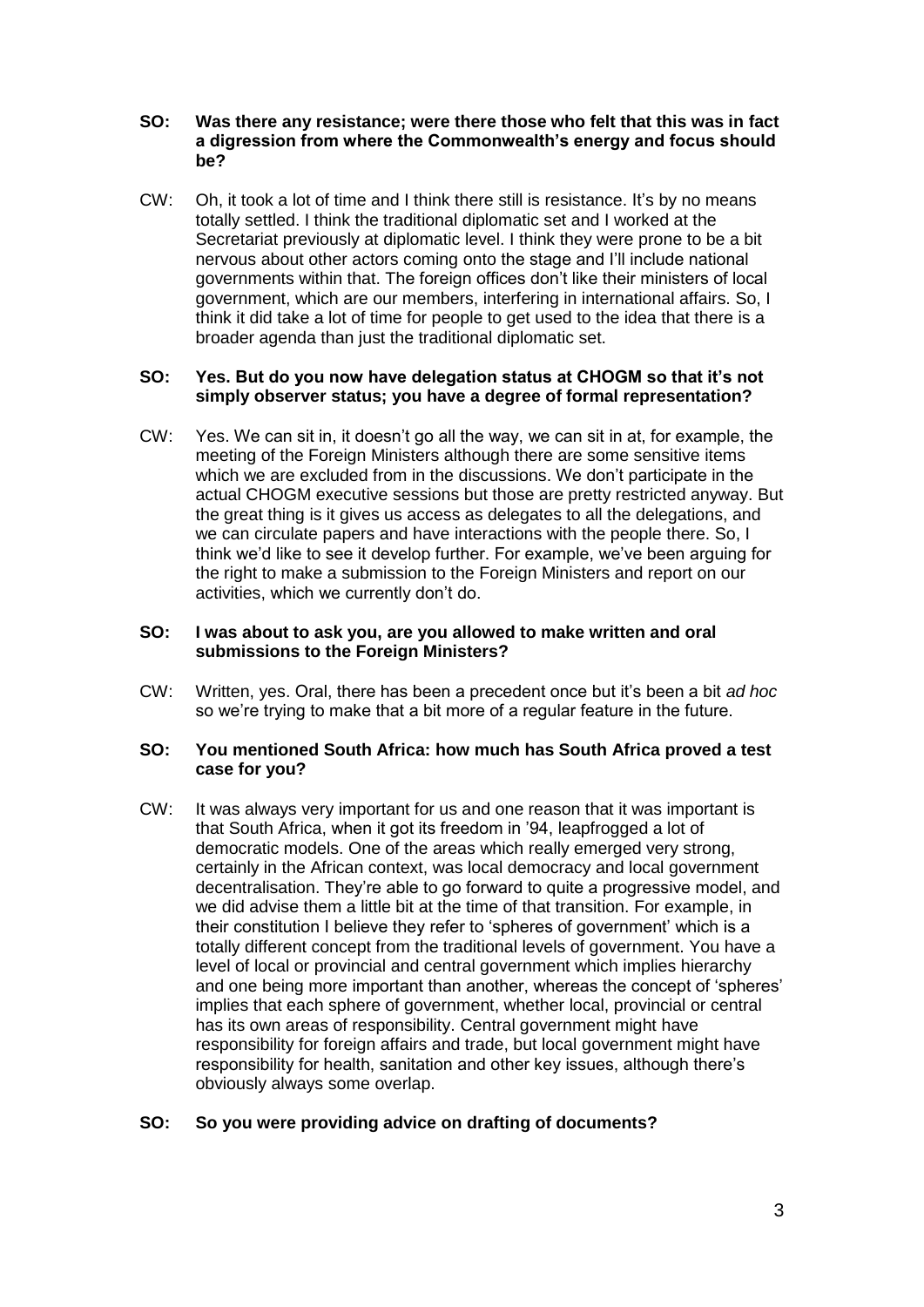- CW: Yes, I think at that time we gave a little bit of input and provided one or two experts, certainly on the local government thinking when the South African new dispensations were being formed.
- **SO: I know that public sector service delivery has been a consistent and ongoing problem in South Africa; is this something for which they have drawn on your advice, or you have provided influence if asked, since '94?**
- CW: Yes, we have engaged with them strongly and I know there are still huge problems on account of all sorts of reasons. I think sometimes it's a little bit overplayed in my view. I was looking at some of the statistics on South Africa and actually there has been huge improvements in housing and health and sanitation, but of course, like a lot of countries, there's been an influx of populations and migrants, and I was recently in Johannesburg looking at some of the huge slum areas around Johannesburg, but one has to see it in context. So, the answer is 'yes', we have been engaging with them, we are engaged with them and we have a small office in the local government headquarters in Pretoria, in Tswane, which is a regional office; so we do work very closely with our South African colleagues but it's in fact for the whole region not just South Africa.

# **SO: So, is this a question of them drawing upon your skills, advice and training, or that you as a forum can only be reactive when one of your members solicits help?**

CW: It's a bit of both. I think we do take a proactive view as well, and I think particularly on policy formulation. Maybe just jumping ahead a little bit, one of the achievements which we're pleased about was something we got out of the Malta CHOGM in 1995 which was called the Aberdeen Principles on Local Democracy and Good Governance, which were originally agreed by our membership and endorsed by CHOGM. They were endorsed by subsequent CHOGMs and now form a part of the new Commonwealth Charter. And what's important about these principles is that we are trying to use them in a proactive way in getting our members in different countries to observe those principles, to follow them. And even at the level of CMAG, the Ministerial Action Group, where, for example, we recently – at the last meeting – raised the principles in the context of the Maldives. So, they're very much operational principles, a bit like the Latimer House Guidelines.

# **SO: So implementing then the Aberdeen Agenda is very much part of your mission statement?**

- CW: Very much, very much. We have three core areas. One is promoting local democracy and good governance, which is the advocacy work. Second, is international knowledge sharing, which covers promotion of best practices in local government decentralisation, and the third is capacity building, which is helping our members - the kind of thing you touched on a minute ago, in improving their own capacity, training and so forth. So those are the three prongs of our work.
- **SO: I know that you, in 2006, elaborated the Aberdeen Agenda into the Kampala Agenda; is this just being regional specific and related to**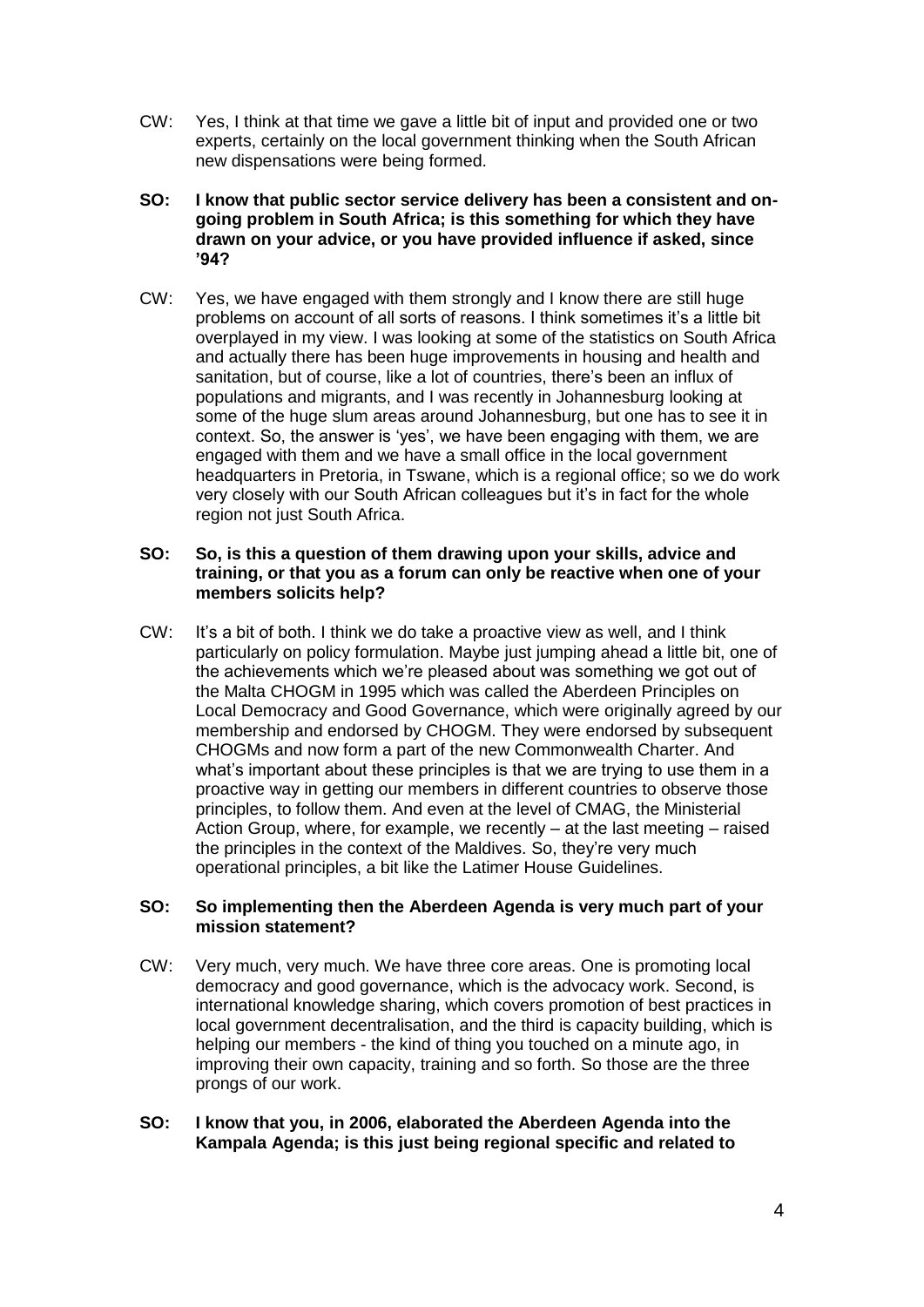# **Africa with its particular challenge of urbanisation and population growth?**

- CW: Yes, we do quite a lot at regional level and we do link up at regional level. Even at national level we've tested the Aberdeen Agenda in a number of countries, like Uganda and Tanzania, to see how far it actually translates into national legislation and national principles, so it's just another way in which we try to make use of it, in this case on a regional level.
- **SO: Yes. You used the word 'lobbying' earlier, but I know that, after all, as a quasi-governmental association, lobbying can be a sensitive issue. It raises the question, how proactive should you be? Should you be reactive, and guided by your membership or by your board? Obviously there's a constructive tension between those two points.**
- CW: Sure.

# **SO: Where would you place your organisation on the spectrum of being establishment/reactive/proactive?**

CW: Well, we have a very supportive board and I think, certainly in the past, they've always endorsed our political initiatives. But I would say, on a scale of one to ten, where ten is the most proactive, I think we're definitely at the seven or eight end of being proactive in, I'd say, 'advocacy' rather than lobbying! *[Laughs]*

# **SO: What's your view then of the fate of the Charter that was presented by the EPG to Perth?**

CW: I think it wasn't the happiest experience but I think the final version that's now emerged is much more concrete. We were not very impressed by some of the earlier drafts but the one that's been adopted, for example, does have reference to the Aberdeen Principles which the earlier drafts didn't. So from our maybe slightly more narrow point of view, we think that the current Charter is a much more relevant document.

# **SO: Had you anticipated the resistance that the 2011 Charter encountered at Perth; you said that you had been unhappy with the earlier drafts. Had you gone to Perth with** *[laughs]* **shall we say, something of a sinking heart thinking, "This isn't gonna fly"?**

- CW: I suppose we were more focused on the other EPG recommendations than the Charter per se if I'm absolutely honest, and I'm not sure we'd seen the final draft at that time so I think when we did see it, as I said a minute ago, we weren't terribly impressed. We did some representations to make sure that things like Aberdeen were inserted into the new drafts.
- **SO: Carl, just speaking more broadly of your personal experience, your involvement in trade union activity and workers' rights, solidarity in promoting political rights associated with those: how much would you say that you yourself have acted as a quasi-diplomatic actor over the course of your professional career?**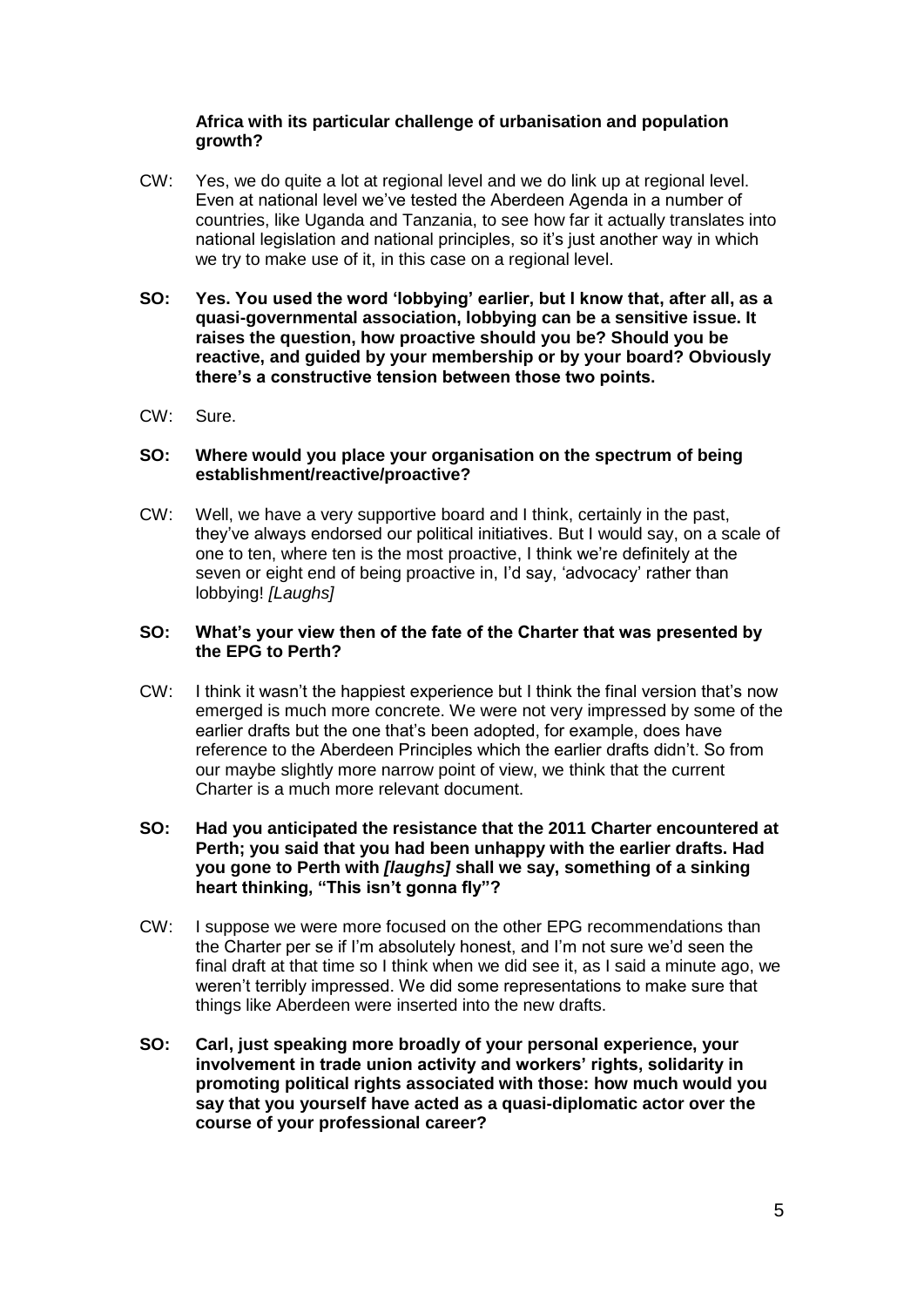CW: A lot of my Commonwealth colleagues think I'm probably not very diplomatic although I did have, as I say, a stint of about six years as a diplomat at the Secretariat at diplomatic level, at least as Assistant Director. I guess I've probably always been a bit influenced by my activist past, if you like, but I think as you obviously progress into more governmental structures you have to temper a little bit of that and I guess sometimes my colleagues now think I'm being too diplomatic *[laughs]* so maybe it'll change as I get older!

# **SO: An uneasy balance to reach!**

- CW: Uneasy balance, yes.
- **SO: But from your insights when you went to the Commonwealth Secretariat, how as an entity has it evolved; obviously as an organisation it takes its tone from the persona, the particular authority of office and the selected initiatives that individual Secretary Generals push forward -**
- CW: Sure.

# **SO: - and any organisation takes its tone from the top. How would you reflect upon those aspects from your time there?**

CW: Well, I was there at a very sort of heyday time. I was recruited by Sonny Ramphal who obviously is very highly regarded. I then served under Emeka Anyaoku, who's a good friend, and of course that was the tail-end of the unfinished business, the heyday on South Africa. And I was very involved in some of those issues, both in my trade union work and then subsequently at the Secretariat. In fact the last thing I did there before I left in '94 was to help organise the first post-apartheid big International Donors' Conference together with the UN in Cape Town, in late '94, which was a joint UN-Commonwealth initiative. I was involved in the Mozambique Fund and some of the work on Namibia and other things, so it was a very heyday time if you like. It was a time when the Secretariat had significantly more resources and staffing than it does now so it was, in that sense at least, stronger.

Anyaoku of course made a powerful transition I think, to moving the agenda forward to looking at things like elections, human rights and democracy and I think that's resulted in the creation of CMAG, and I guess in some respects also support for organisations like the Commonwealth Local Government Forum as an actor. So, I think it was a very vibrant time. Inevitably I think there've been two developments since then when I look back on the last 10 - 15 years maybe. One is of course reduction in the resources and ability to access the funding and other things which it has to deal with. The second one, I think again I come back to something I said right at the beginning, I think it's difficult to see the Commonwealth in isolation from other international bodies. If you look what's happened especially since the economic crisis of 2008 and the world recession, a lot of international organisations have taken a real battering, whether it's the UN, the European Union's in crisis, and I don't think some of the difficulties the Commonwealth is currently facing as an international institution you can see in isolation from those broader international trends. It's part of a, to my mind, very worrying reversal of some of the post-war consensus on international cooperation. So I just wanted to put it in that context.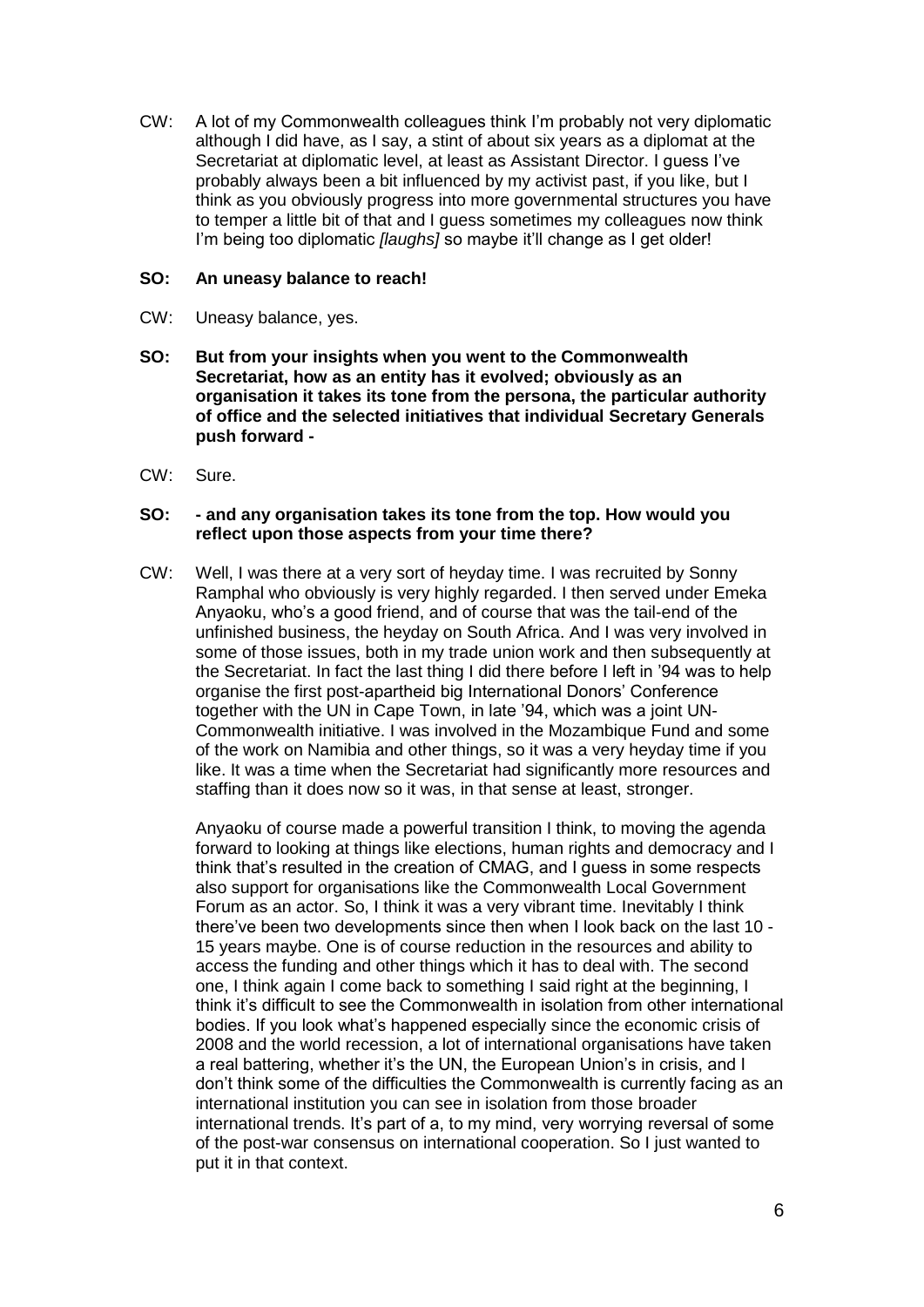- **SO: Picking up on this point, in that the Commonwealth is a unique organisation: as Derek Ingram has described, it has the extraordinary ability to reinvent itself at times of crisis, it doesn't have the more formal structures of other international bodies and institutions and has not been identified as being particularly culpable in the global financial crisis. So, I identify what you're saying, that this is a commonality of crises for international organisations, but the Commonwealth surely has been further away from the epicentre of eruption?**
- CW: Yes that's true, but the commitment to international work I think has decreased in all countries and not only Britain which is perhaps the obvious example, although the present government of course places more emphasis on the Commonwealth. I think you can say that there's been perhaps a declining interest as opposed to greater cooperation at regional level within South Africa, within South Asia, within East Africa, and I think again the Commonwealth has to reinvent itself. We're trying to do it by operating more at regional level, having regional offices, regional programmes linking up with regional institutions. I think you're right; the Commonwealth is very good at reinventing itself. I think the EPG exercise is another example of that.
- **SO: But when you're talking about having regional offices, for instance in Southern Africa you have SADC, you have the East African Community, in West Africa, ECOWAS which is of course extraordinary in its military willingness but also of course it's an economic foundation. So the Commonwealth is fragmented more at local level; entities such as ECOWAS include non-Commonwealth national governments. So, is the Commonwealth now being overtaken by other forms of regional organisation?**
- CW: Well, that's the danger and I think we have to address that danger and the way we are doing it of course may be slightly easier at our level than at a purely governmental level for the Secretariat. The way we're doing it is, for example, in SADC and East Africa where most of the countries are, the Commonwealth is working with those structures and we're helping the SADC countries develop a forum for local governments in SADC. We've recently had a meeting in Arusha where we brought together the East African countries and they've set up an East African local government forum which is designed to input into the EAC, so we're actually working with our members in those regions to further their regional objectives as a Commonwealth institution bringing expertise, bringing know-how, and linking up maybe with other partners like the UN.

#### **SO: That's much more of a 'bottom up' approach.**

- CW: Yeah, which in a sense, is easier than if we were doing it, as I say, obviously at the Secretariat level.
- **SO: Yes. This fits in very much with, as you say, the drive for good governance as providing a key adjunct then to development.**

**If I may go back to your personal points about your trade union activity and your involvement while you were Assistant Secretary at the Secretariat leading up to the UN Commonwealth aid conference post-**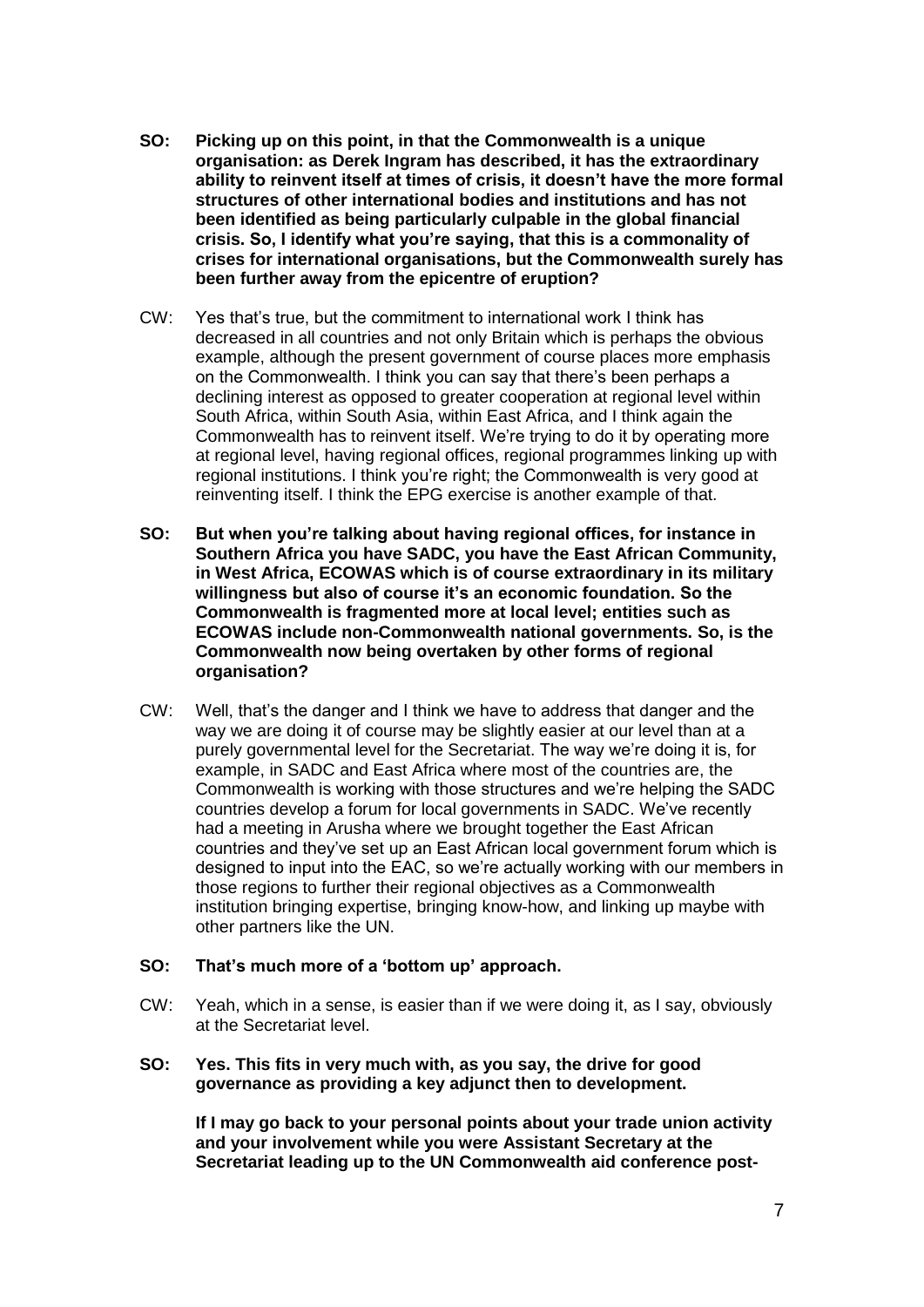**apartheid. Trade union activity in South Africa was a key part of the struggle, with the South African trade union organisation looking very much to Solidarity in the 1980s in Poland as its particular model. Was also your point of input of trade union support fundamentally different from those trade unions with a particularly left wing agenda, in terms of political transitions in South Africa?**

CW: It wasn't I would say necessarily left wing; it was more fundamentally liberationist if you like and supporting freedom movements. If you go back a bit further, if you look at the history of the independence struggle in most Commonwealth countries, whether you're talking about India or whether you're talking about Kenya or Ghana. A lot of those had a trade union base because trade unions were where political leaders could be active, trade unions and ironically local government I guess. Those were the two elements prior to liberation where political leadership could express itself and marshal support, so I think it's not necessarily a left/right thing. It was helping, and in Zimbabwe as well, the freedom struggles of those countries. Obviously subsequent to that you can argue about which direction the country takes. And maybe just another point: I do think the things are very closely linked and we had a very good rapport with Sonny Ramphal when I was working in the Trade Union Council. Sonny was very gracious at a recent meeting of the CA/B when they looked at the anniversary of the Eminent Persons Group that went to South Africa. And if you look at the record he very graciously - I think it's also in his biography - attributed that idea to the Commonwealth Trade Union Council because we originally came up with the idea of linking negotiations with sanctions. Then Bob Hawke, who was one of our close friends at the time, and Salim Salim of Tanzania took it up with at CHOGM and it evolved from that, and Sonny should have the main credit for making it happen but he did attribute the original idea to us.

So what I'm trying to say is that there's always close linkages between certainly political ideas. I think you can't say there's a strict diplomatic sphere and an NGO sphere and I think the two are very closely linked, especially in the Commonwealth. I think one of the Commonwealth's strengths is it's able to draw on these outside actors, whether it's trade unions, whether it's the magistrates, whether it's local government, whether it's broader NGOs, for its work and it's been open to that and I think one of its strengths is that it does have the door open to those influences.

#### **SO: So, in complete contrast to the diplomatic and bureaucratic silos that seem to operate in, for instance, Whitehall, the Commonwealth is altogether a different beast?**

- CW: Absolutely and I think that's one of its greatest strengths. Maybe that's something where certainly sometimes Whitehall or the more traditional diplomats haven't understood the value of that and certainly in some of the ABC countries.
- **SO: To take this a little further: in those countries which have, shall we say, limited manpower, a relatively small bureaucracy, small administration just by virtue of a small national budget, can Commonwealth affiliation and networks help to substitute for straitened national budgets which limit how much governments are able to spend on their foreign ministry, treasury, or law ministry?**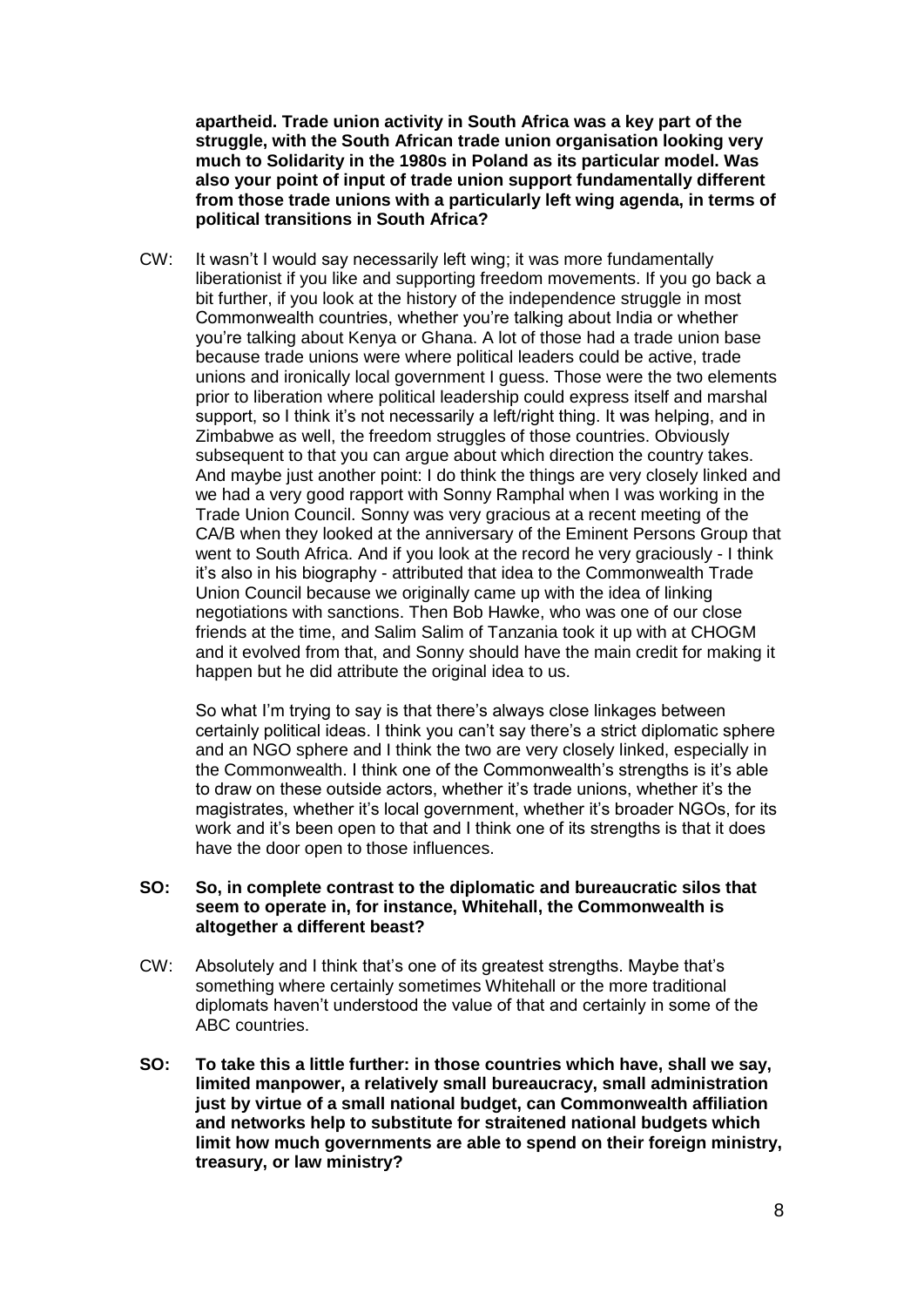CW: I'd have thought it can't ultimately substitute for full national sovereignty but it can certainly make a significant contribution and assist the process. I think particularly in small states where there's very limited capacity I think that's the case, and even in regional bodies - we referred earlier to SADC and ECOWAS - some of those structures are quite weak in many ways and the Commonwealth can offer a lot of expertise and experience in helping even those regional intergovernmental structures.

# **SO: Carl, you were at the Commonwealth Secretariat for six years?**

CW: About six years from '88 to '94.

# **SO: Yes. Were you a governmental appointee while you were there?**

- CW: Well yes, in a sense. Not appointed by any government, I was recruited more independently, directly from the Commonwealth Trade Union Council.
- **SO: Yes, and you've talked about it being a particular time of change at the end of apartheid in South Africa, and referred to your contribution in terms of the nuts and bolts of transition and then the aid conference afterwards. You also stressed Chief Anyaoku taking the Commonwealth in a different direction, emphasising good governance through 'good offices'. Could you comment on his particular style and approach as a diplomat?**
- CW: Well, of course he's always very much an insider because he came through the Commonwealth Secretariat ranks, apart from a short time he had as the Foreign Minister of Nigeria, so he was somebody who knew the system, who knew the Commonwealth structures intimately well, and was I think somebody who was very sensitive to concerns for example in Africa, and his own country Nigeria caused him much grief at this time. So I think he was very suited for that task because he was aware of some of the fears that might be involved in external interference in internal affairs, and also had the knowledge of how far the Commonwealth could take things.
- **SO: Yes. As you say, the particular sensitivities of a high ranking Nigerian diplomat as Commonwealth Secretary General who was challenged by the particular problems in his own country: his good offices and the discreet diplomacy that he is able to exercise depends precisely on it remaining discreet. But then the Commonwealth is caught in a bind because it cannot in fact take credit for what it's genuinely doing.**
- CW: I think in a sense it's an evolution. In 1994 there was still a huge amount of goodwill from the whole South Africa and Zimbabwe exercises, so the Commonwealth was in a very strong position to push forward its agenda and I think CMAG was a revolutionary thing. Very few, if any, intergovernmental bodies have that mechanism to expel or suspend members and criticise them in the way the Commonwealth does. So I think maybe, and then perhaps following the establishment of CMAG, there was this long period when it only restricted itself to military regimes; but now, since Perth, very recently the agenda is much broader so one would hope that the next ten years would see a much more active engagement in all areas of political and human rights issues.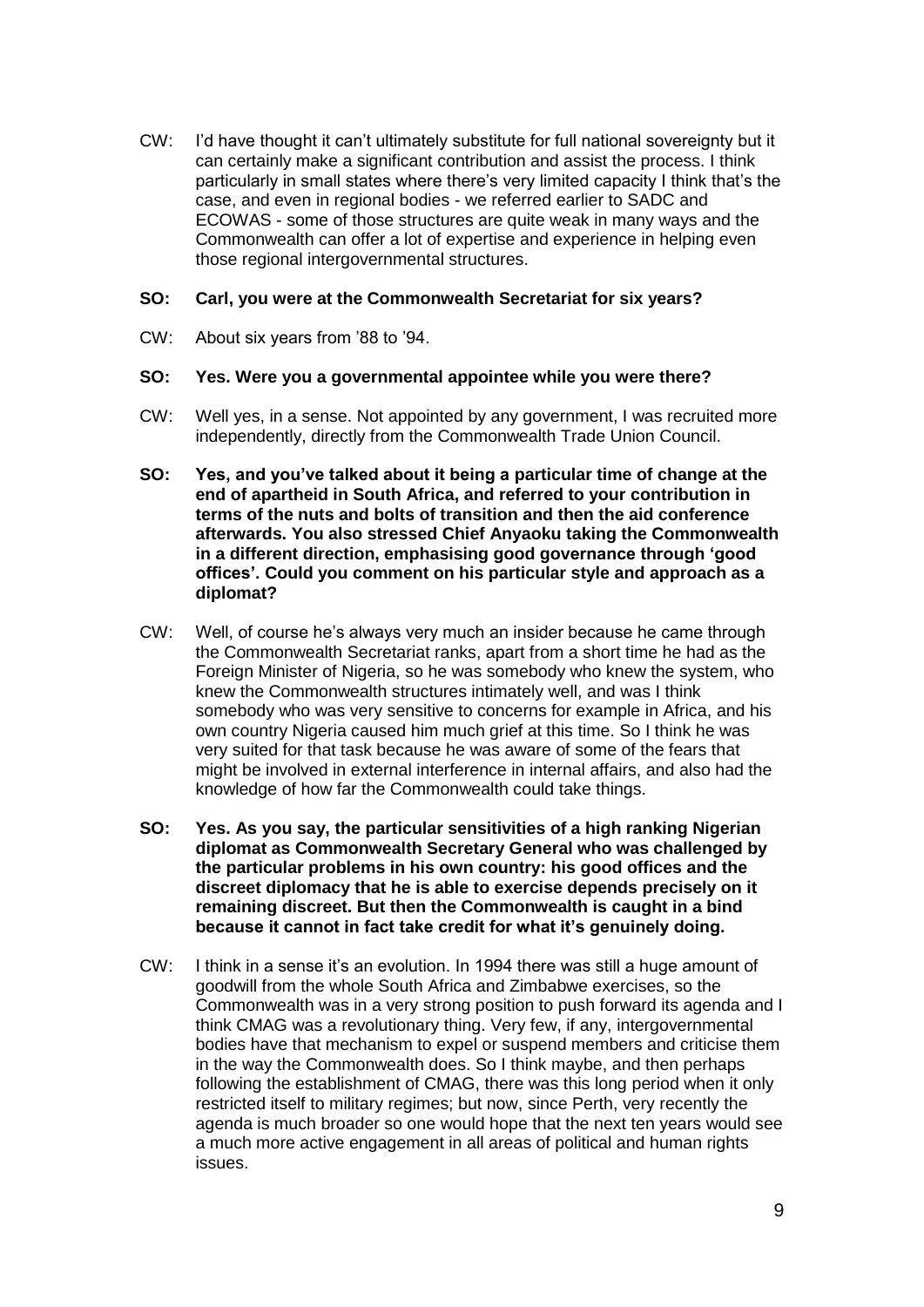# **SO: I know Chief Anyaoku had conceived of CMAG, of good offices, long before the Auckland CHOGM, but was the crisis over Ken Saro-Wiwa the tipping point which enabled the adoption of CMAG?**

CW: Yes, and I think it was the tipping point. Mandela was very upset and all the rest of it which you know has been documented, so I think that gave him the opportunity to move it all forward and maybe have a bit of a breakthrough on it.

# **SO: If it hadn't been for that do you think it would have been even harder?**

CW: It would have been even harder, I think. In a sense the thing got a bit bogged down in subsequent years: obviously there was Pakistan, there was Fiji and so on, but in a sense it could have done more in the last few years maybe.

# **SO: But inevitably initiatives go in stops and starts and spurts and -**

CW: Sure, and then many countries got nervous about it and then they resorted to closed door diplomacy which I think now is probably a little bit discredited.

# **SO: Yes, I think so. Where do you advise me to start to go to look to tease out the diplomacy?**

- CW: In what sort of sense?
- **SO: This project is designed to open up, and really to explore the nuances of good offices, to explore the** *role* **of the Commonwealth as an assistant to peaceful reconciliation, to conflict management and mediation.**
- CW: Sure.
- **SO: How do you advise me to start to tease out actually what was going on, as you say, around the Pakistan issue, around Nigeria's suspension but then return to the Commonwealth, around the Fiji issue, around the Maldives?**
- CW: Well, it depends how far you want go back I guess. I think maybe one thing that hasn't been documented quite so much, apart from the EPG, is some of the transition that took place with South Africa and Namibia, which obviously I was particularly involved with so I suppose I'm focusing on that. Then of course what's happened since then. Just one example: one area I had responsibility for directly is that we must have organised something like a dozen or more workshops and seminars in places like Zimbabwe in the period '88 to '94, for people from the ANC from outside South Africa, SWAPO and their counterparts like UDF and COSATU from inside the country. They were meeting in Zimbabwe there to decide their strategy, to develop their ideas. This was in the period when it was very rough before De Klerk liberalised things. Then in the subsequent transition period, which was highly critical between '90 and '94. So I think this was important at a very practical level. Just as one concrete example: Cyril Ramaphosa, on his first foreign trip - I think it was something I'd organised in a meeting in Zimbabwe when he was wearing his trade union hat at that time. So, what I'm really trying to say is that the Commonwealth did a lot of things behind the scenes, facilitating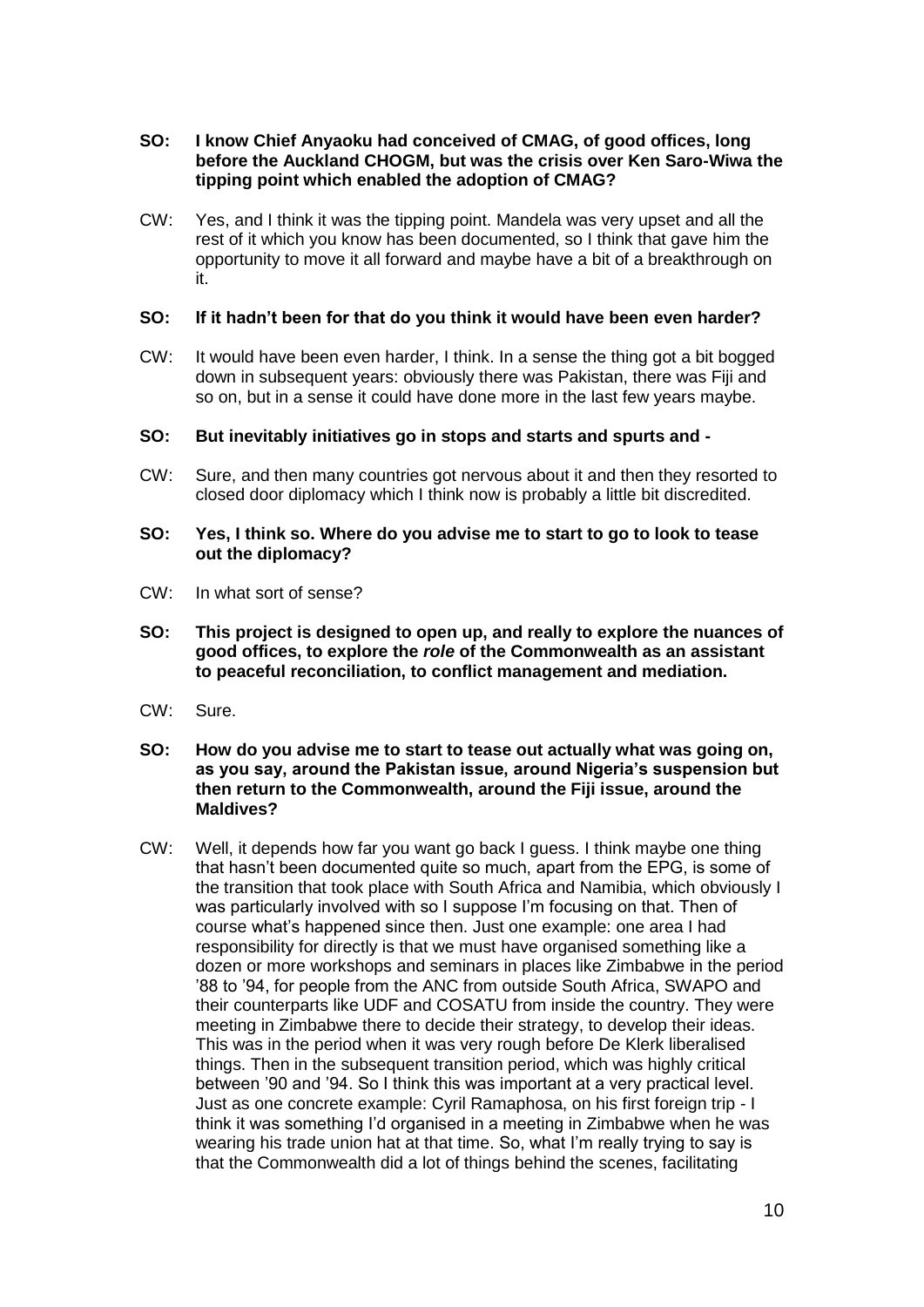transitions and movements, the same with Namibia, and it can play quite a powerful role in that sense.

- **SO: How much did the Zimbabwe experience provide a key learning curve for the Commonwealth? I know that Sonny Ramphal really provided the diplomatic backing for the Patriotic Front – both ZANU and ZAPU precisely because he feared that when as liberation movements, they went into negotiations with the British about transition they didn't have the administrative skills, the knowledge or the capability. They were liberation fighters, they weren't toughened diplomats. They knew they wanted power, but they didn't know necessarily quite what they wanted to do with it.**
- CW: Yeah.
- **SO: It strikes me that as you're describing here, the advice, the workshops, to COSATU and to UDF was precisely along the same lines.**
- CW: That, and also to allow them to meet with their counterparts in exile and to get the two together and agree common policies because at that time they were quite divergent in many areas. I think it did cement a common position which then meant that when De Klerk and others came to negotiating they had, there was a clear negotiating position.

# **SO: So, it's a question of knowledge and skill transfer but also that they shouldn't be operating within their own silos and so the 'in-xiles' and the 'ex-iles' were genuinely going to be speaking.**

CW: Exactly and I feel in a sense the Commonwealth could play a bigger role, jumping ahead to the future maybe in some post conflict situations. Burma would be a classic case where I think the Commonwealth should get engaged.

# **SO: It remains to be seen.**

- CW: Indeed! *[Laughs]*
- **SO: Going back then to the Commonwealth as a critical assistant in helping to develop formal policies from which then South African liberation movements could negotiate with the National Party, did it accelerate between 1988 and '94? Was there a particular high point, so once Mandela was released in February 1990 then the Commonwealth necessarily was obliged to take a back seat, or did the Commonwealth continue to act as a key adviser?**
- CW: No, we very much continued to act although the agenda changed. There was obviously a lot of interaction to help on the negotiations in providing some information. I was less involved with that directly myself, but the area I was responsible for was the whole issue of how would you facilitate black empowerment after '94, which would affect obviously the public sector where it was totally white dominated. It would affect the schooling and the education system, local government, you name it. And one thing we did was we did a fairly intensive exercise at that time at the Secretariat which resulted in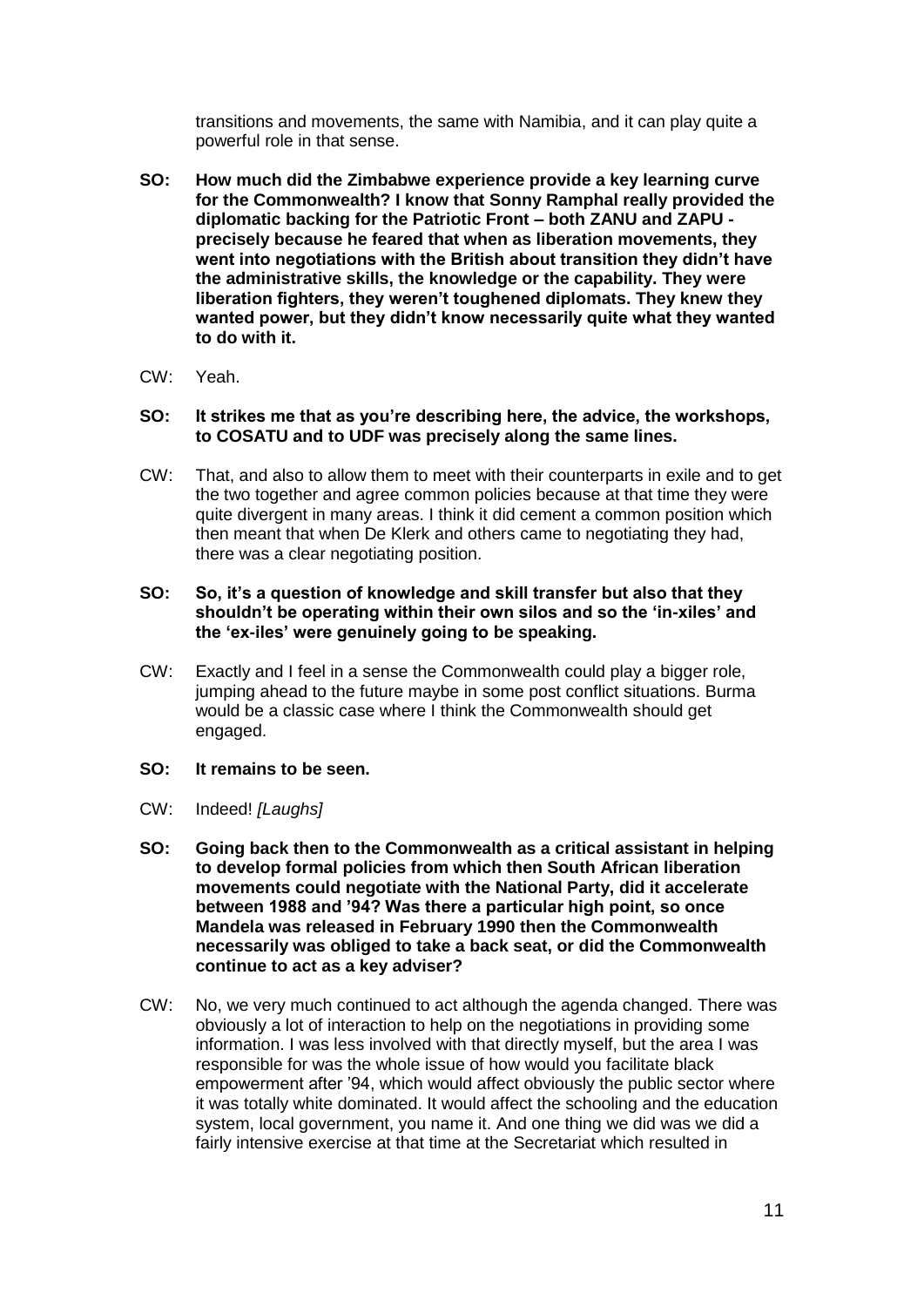something you may have seen called the Report on Post-Apartheid Human Resource Development.

# **SO: No, I haven't.**

CW: Which is worth looking at because it was published and it was an interesting exercise. It was one of these group things where we had some prominent Commonwealth experts but for the first time we also had some South African experts, a black South African and white South African who were both respected by the respective communities. That report really got to grips with how do you create affirmative action in the civil service, how do you address inequalities in education, and it was quite a broad holistic report but it provided I think some valuable guidelines for the ANC government to manage the transition post '94. And it was also the basis of what I mentioned earlier which was a joint Commonwealth UN Donors' Conference which mobilised resources for the immediate post-apartheid transition, and that report provided the framework of that event which happened in December '94 in Cape Town.

# **SO: So, you were primarily responsible for drafting that?**

- CW: Yes.
- **SO: Were there tensions between the Secretariat and the varying political actors in South Africa, such as the SACP with its particular agenda of driving forward a socialist transformation – the 'national democratic revolution'?**
- CW: Sure.
- **SO: I appreciate that the Secretariat was providing assistance and advice in that they should resolve their own difficulties, but if there's a particular developmental strategy and agenda that's being pushed forward by an alliance of liberation movements; did the Secretariat take a position on this?**
- CW: Probably not, but what we try to do and if I can limit it to this particular example - it's quite a good case study I think if you probe into it - is (a) we had a good expert group with prominent Commonwealth experts from Africa and other countries which were respected by most of the certainly black South Africans. We had two respected experts from inside South Africa, one was Professor Francis Wilson who was also very respected among the ANC and others and what we then did, which I think was the critical thing, was we went to South Africa. I remember almost commuting there *[laughs]* at one stage between '90 and '94. We met with the key groupings, the Council of Churches, the universities, the Black Consciousness Movement, because at that time of course PAC was also an actor, we talked to them, the trade unions obviously and so we did try and engage with the key groupings and as far as possible reflect their views in our final report.
- **SO: Was the Commonwealth of Learning in any way involved in giving advice on how to deal with the tertiary sector in South Africa postapartheid?**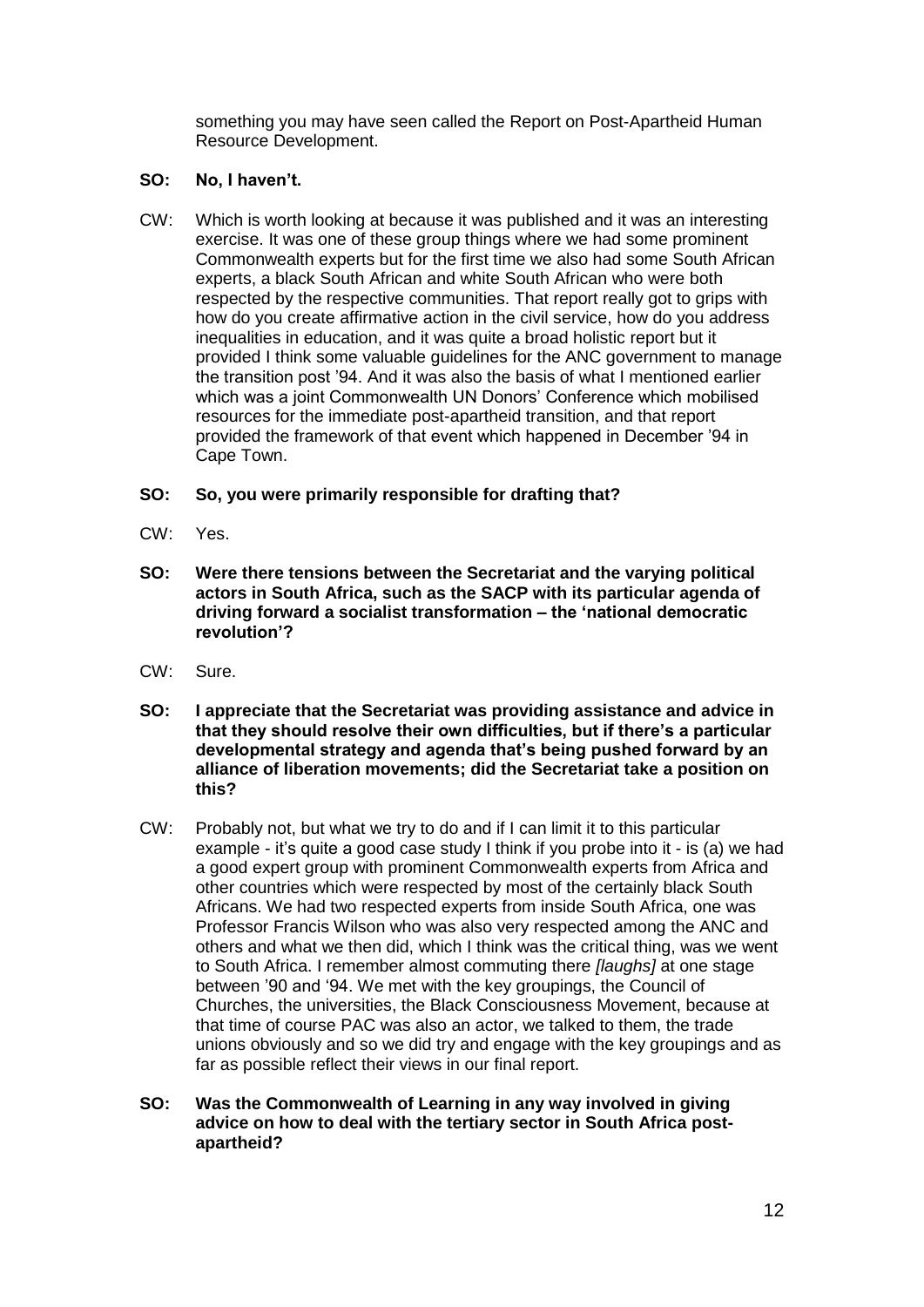CW: I think it has been since then. It wasn't at that stage I don't think. I think it had just been set up I believe when we did this exercise, I can't quite remember.

# **SO: Yes, because it was set up at Vancouver.**

CW: At Vancouver, it would have just been operational so it wasn't really engaged because I think we maybe even started the exercise around the same time or just afterwards.

# **SO: No, I'm just thinking of the enormous trauma of merging the apartheid university sector with the black university sector -**

CW: Sure, of course, of course.

# **SO: - and the problems that that's caused.**

CW: Yes.

# **SO: I just wondered if the Commonwealth had in any way provided expert advice.**

- CW: I honestly don't know. You may need to check on that and maybe the Association of Commonwealth Universities I'm sure would have been involved in some way. I haven't really been involved in all those other areas but I'm sure there has been involvement in that area. However our expert group did address that issue too.
- **SO: So, in addition to providing advice on post-apartheid human resource development – on the question of the selection of expert groups outside, did individual countries volunteer? Were these selected by Chief Anyaoku's Secretariat, identifying particular elements; how was the composition of the group chosen?**
- CW: It's like most expert groups. There has to be some geographical balance so that different parts of the Commonwealth are represented, you have to be sensitive to the political issues so I think maybe there was a strong African component. I think ultimately we identified people in consultation with key countries, so it was a bit of both really I guess, but probably most of us being proactive from this end in selecting people.
- **SO: Staying on Southern Africa: what's your particular view of the Commonwealth as a diplomatic actor in its various guises - at top level and then at the quasi-governmental level - in terms of Zimbabwe?**
- CW: In terms of the recent developments?
- **SO: Yes.**
- CW: Well, it tried to, as you know, play that big role up to the time Mugabe pulled out (in 2003) because that's a whole exercise in itself and I think it did try very hard to see if it could move things forward. I think it was running into all sorts of barriers, not least the position of other South Africans at that time and other people in the region and it comes back to, in a sense, the earlier business, the fact I mentioned, just that Zimbabwe was hosting lots of Commonwealth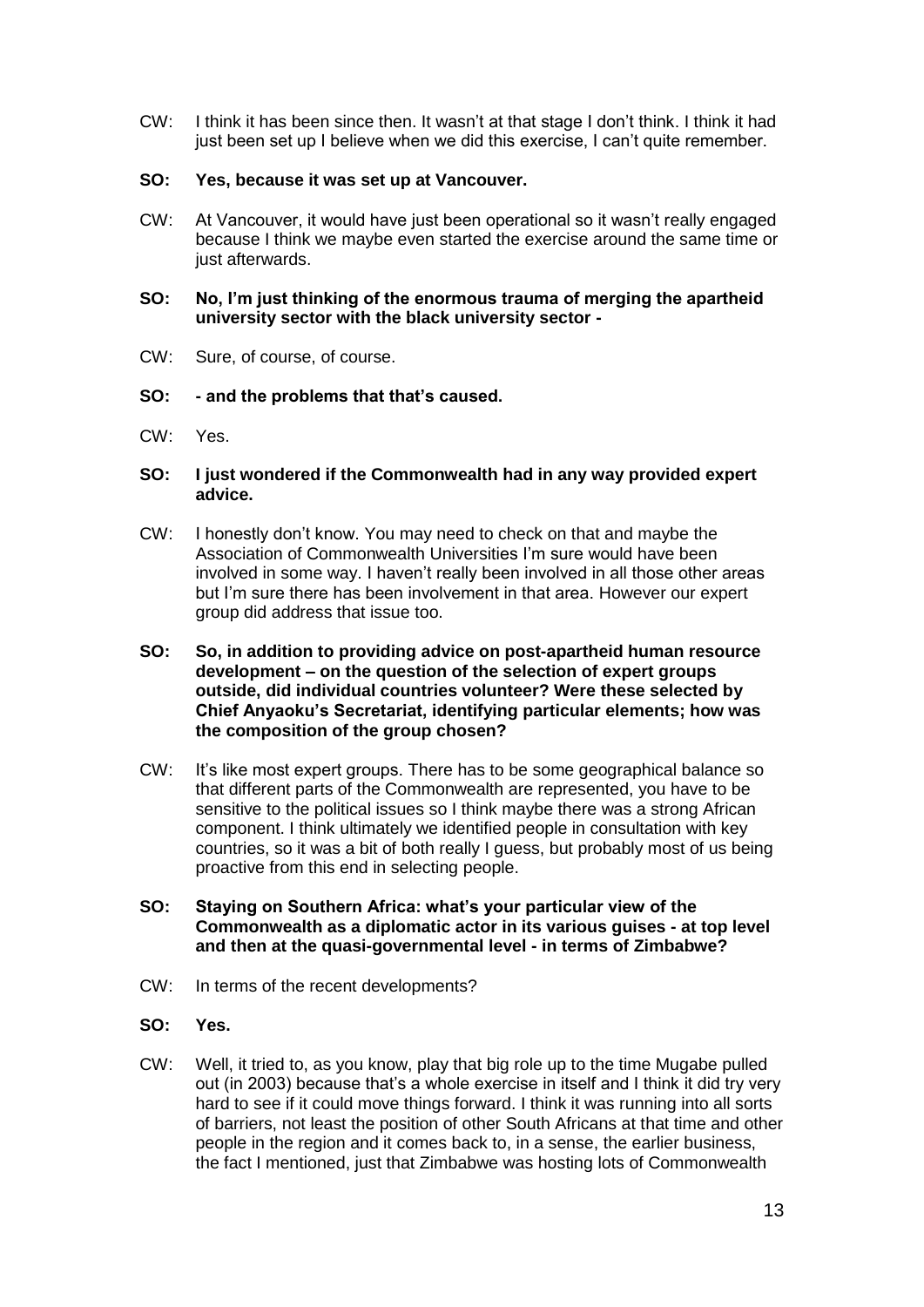Secretariat meetings to help the ANC and others and that intimate connection between Mugabe and the ANC, so clearly it was always going to be a very difficult task.

If you ask me what's happened since then I think it should have been perhaps a little bit more proactive; but one of the positive developments was, and again it's something I was a bit personally involved with because I chaired an initiative a couple of years ago which brought all the key non-Secretariat Commonwealth bodies together on Zimbabwe, which resulted in the establishment of something called the Commonwealth Committee on Zimbabwe which tried to really re-establish linkages with key bodies within the country, whether it's education or trade union or others. Perhaps without blowing my own trumpet too much, the Local Government Forum was the only Commonwealth body that maintained its links with Zimbabwe after Mugabe pulled out. We were just about to start a major local government programme in the country when Zimbabwe left the Commonwealth.

After obviously careful consultation, we decided to continue with that programme and it was quite an important programme because it involved councillor training, it involved other areas, but of course, you know the thing that happened with Zimbabwe was that certainly the MDC had a very strong base again in the trade unions with Tsvangirai, Head of the Zimbabwe Congress of Trade Unions. Although the programme, and I should emphasise this, wasn't in any way meant to be party political and we wouldn't have been able to do the programme *[laughs]* if it had been, the reality was that when the very contested general election took place in Zimbabwe in 2005, which was generally decried as being not very *[laughs]* shall we say, accurate. At the same time there were local government elections when Mugabe clearly had his eye off the ball and the MDC won nearly every single seat in the urban areas. The extreme case was Harare where 47 out of 48 wards went to the MDC, at the same time as the national election went to ZANU.

# **SO: So that's why 'Operation Murambatsvina' was pushed forward?**

- CW: Yes, I guess. So there has been this very strong MDC presence, certainly in the urban areas and even some of the rural areas which were ZANU strongholds. The whole programme, as I emphasised, was non-party political but obviously we were working with whoever was in control so it had the indirect effect of helping councils address their local service structures. We maintained an engagement with Zimbabwe throughout that period and I think it's since a shame that other Commonwealth bodies weren't able to do the same, although for very good reasons. I think there's now a case for reengaging stronger again with Zimbabwe I believe.
- **SO: Kenya has been another Commonwealth country, particularly since 2007, which has hit the headlines because of its own political problems. Has the CLGF's involvement in Kenya been comparable to trying to boost Kenyan local government capacity as an adjunct to having a vibrant, effective political culture and improving service delivery?**
- CW: We haven't been involved as much as I would like and one of the difficulties we have had in Kenya, and being very open about it, is that it's probably had the most centralised system in East Africa. So the local government structure has been very much under the control of central government; we've been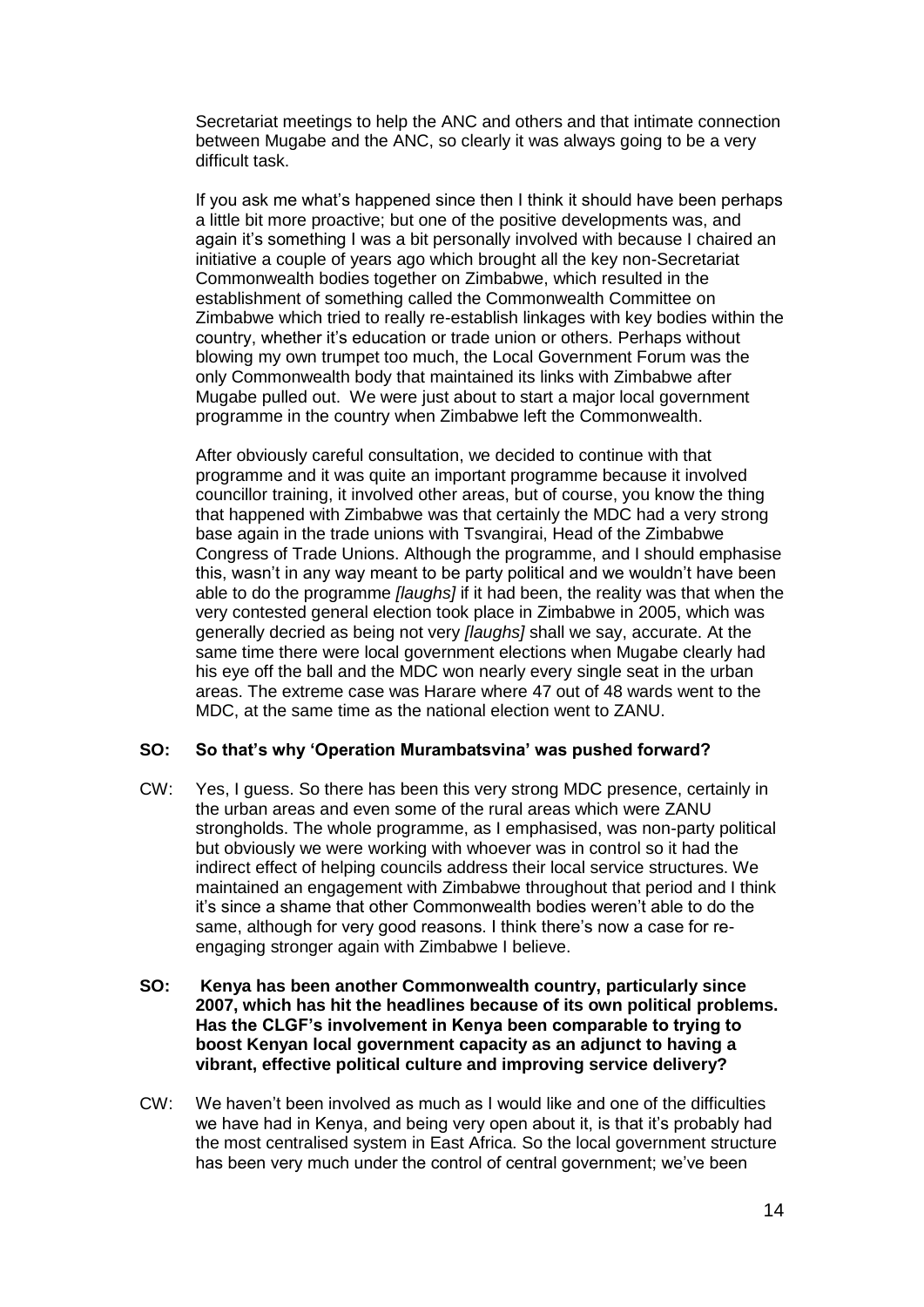obviously trying to help them to move forward and with the new constitution I think there's now some opening up, but we haven't been as engaged perhaps as we might have been.

- **SO: Were you aware of any Commonwealth input in conflict resolution around that post-election crisis from 2007 to 2008? As far as you're aware, has the Commonwealth tried to contribute to constitutional reconstruction, or local government reorganisation?**
- CW: A little bit. There were a couple of CFTC experts and certainly one of them we had contact with at some stage was contributing towards a discussion about the greater decentralisation which is now under the new constitution. However, I'm not sure it's the most ideal system that's been adopted under the new constitution because it basically creates a middle layer of counties or almost provinces, which is positive, with new decentralised powers; but the other side, if I understand it correctly, is that they've taken away the right of individual towns like Nakuru and Kisumu to elect their mayors and to elect people directly, so they can only be appointed top down from the new provinces. So it's a bit of a mish-mash; perhaps things could have been better structured but overall it's a step in the right direction. And I guess the simple answer is we haven't been engaged enough with it. Some of the Commonwealth bodies and CFTC experts were helping and advising, and we fed a little bit into that, but I guess it's a question also partly of our own resources and how much we can do at any one time.
- **SO: In two other problem areas: the Maldives and Sri Lanka. Where has your quasi-government organisation or the Commonwealth been behind the scenes. The Maldives to begin with: has the CLGF been in there as providing training, information, and expert advice in the Maldives?**
- CW: Again it depends what time period you're talking about. I think on the Maldives we've got quite a strong track record. We were involved prior to the democratic transition in advising the then minister (who now happens to be the Vice-President under the new dispensation), Mr Mohamed Waheed Deen, on local government structures; he was quite an advocate for decentralisation. And again, to put it very crudely if you have a little tiny island 1,000 miles from Male, why should it need to get its authorisation to purchase a new boat or a new jetty from somewhere 1,000 miles away? So I think that's the rationale of decentralisation in a country like the Maldives.

So yes: we were involved, we were involved both at a practical policy level advising the previous government and then the Nasheed government after the transition. We also took part in a joint observer team of the Secretariat for the first ever local government elections which were held as the last stage of the democratisation process and we've since been engaged in trying to develop the new local government structures.

Obviously since the events of February 2012, we've been very worried about what's been happening. I think I may have mentioned it earlier, we actually put a submission to CMAG in September 2012 expressing our worries, the extent to which the new regime seems to be clamping down on Male and other city councils; I think even now there's some suggestion that they might abolish the elected structures there which we think would be a serious infringement of CMAG and the Commonwealth Charter. So, I guess our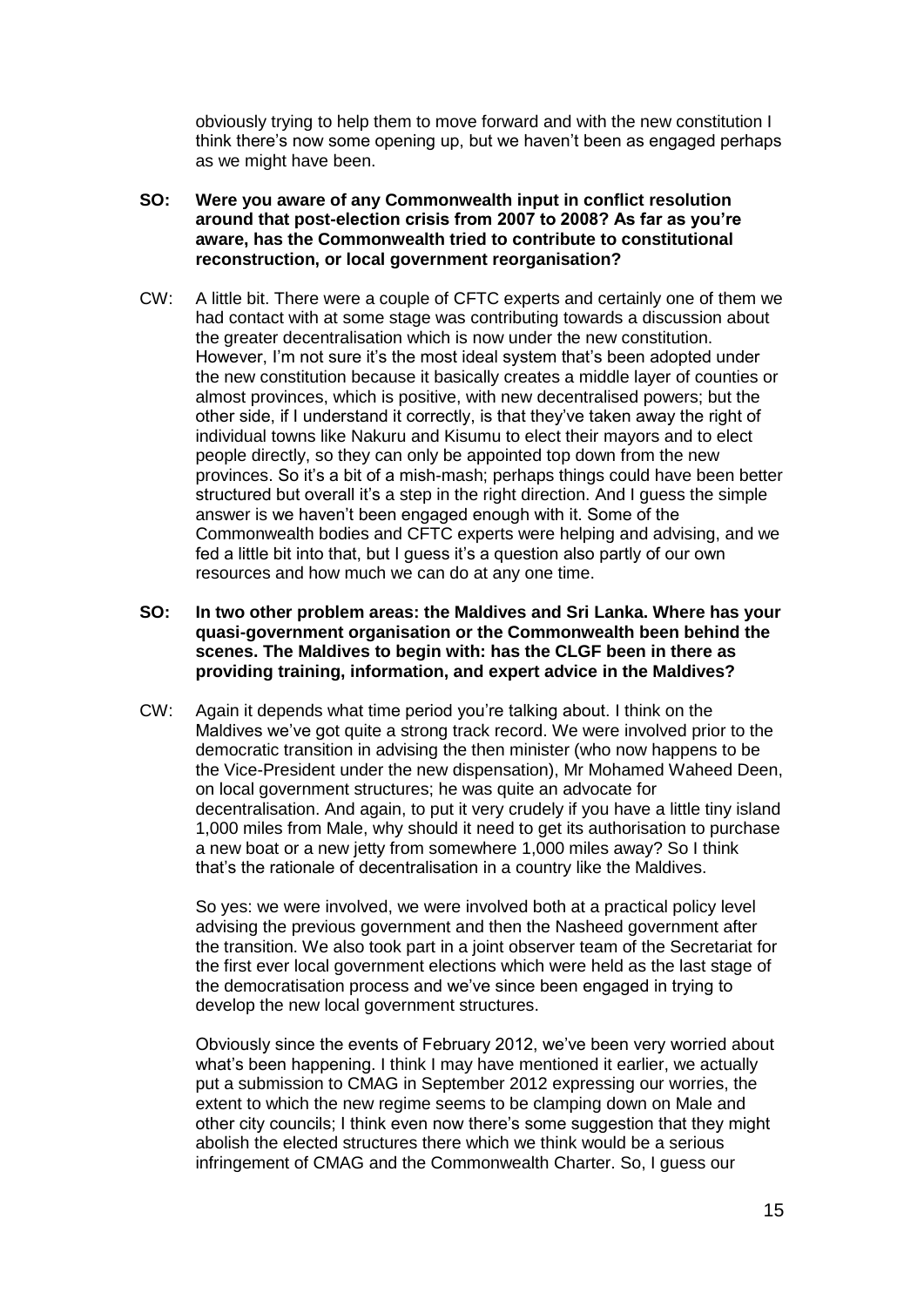position has shifted from being very linked into facilitating the process, to being concerned about the political developments with the current government.

# **SO: On Sri Lanka; at what point did your organisation become more formally involved? I'm just trying to fill out some details of your engagement in that particular country.**

CW: Well, we've never not been involved! I have a personal engagement with Sri Lanka and that goes back to my trade union days to the year dot when I was running around tea estates trying to promote workers' rights, but that's wearing a very different hat way back in the '70s. In terms of the Local Government Forum we've had on-going work in Sri Lanka since we were set up. Probably more in terms of regional engagements, for example, we did some events there even when the war was on.

Now, since the end of the war which is the critical issue, we've tried to, in a very modest way, facilitate post conflict reconciliation between the Tamils and the Singhalese local government leaders. And again this is perhaps not generally realised, there were, we feel, quite open and fair local government elections in Sri Lanka in 2011. I think part of it was finished in 2012 which did result in Tamil mayors being elected in Jaffna and other places, we feel, in a fairly organised way. What we've tried to do since then is to make sure that whenever we have Commonwealth activities certainly in Sri Lanka the two sides are there. One example was we did quite a high level event with the Secretariat in Colombo in April last year, 2012, and I specifically ensured that we had people like the Mayor of Jaffna and the Tamil Mayors who came to the event, to encourage that kind of coming together. More recently in August last year, we sent a joint CLGF Secretariat Mission to Sri Lanka for about two weeks to look at the possibilities of us developing a more substantive in country programme to promote reconciliation, local democracy and grassroots respect for Commonwealth practices, but I appreciate it's all a bit overshadowed by the wider *[laughs]* developments!

- **SO: I'm consistently struck by what hits the headlines doesn't give necessarily a true picture of what's going on on the ground. What you're describing is really, as you say, a degree of local level organisation which says that actually the Sri Lanka story is 'good in parts', rather than a disaster case.**
- CW: Exactly, and obviously you know what's happened with the legal appointments and so on, it's very disturbing. But I think there are other positive developments which one has to look at, and even looking at it on a very superficial level, I remember when we did our events at the Taj Hotel in Colombo. The beach outside was full of barbed wire, with patrolling police and bombings, and all the rest of it. The last couple of times I've been there, I've seen families there with their kids having their picnics and enjoying themselves; and thriving beach scenes, so one has to see it all in context. As we know, it was a very bloody, nasty war and for the bulk of the population it has brought peace.
- **SO: Carl, thank you very much. I think I should stop there because I'm very conscious of your limited time. But thank you very much indeed.**